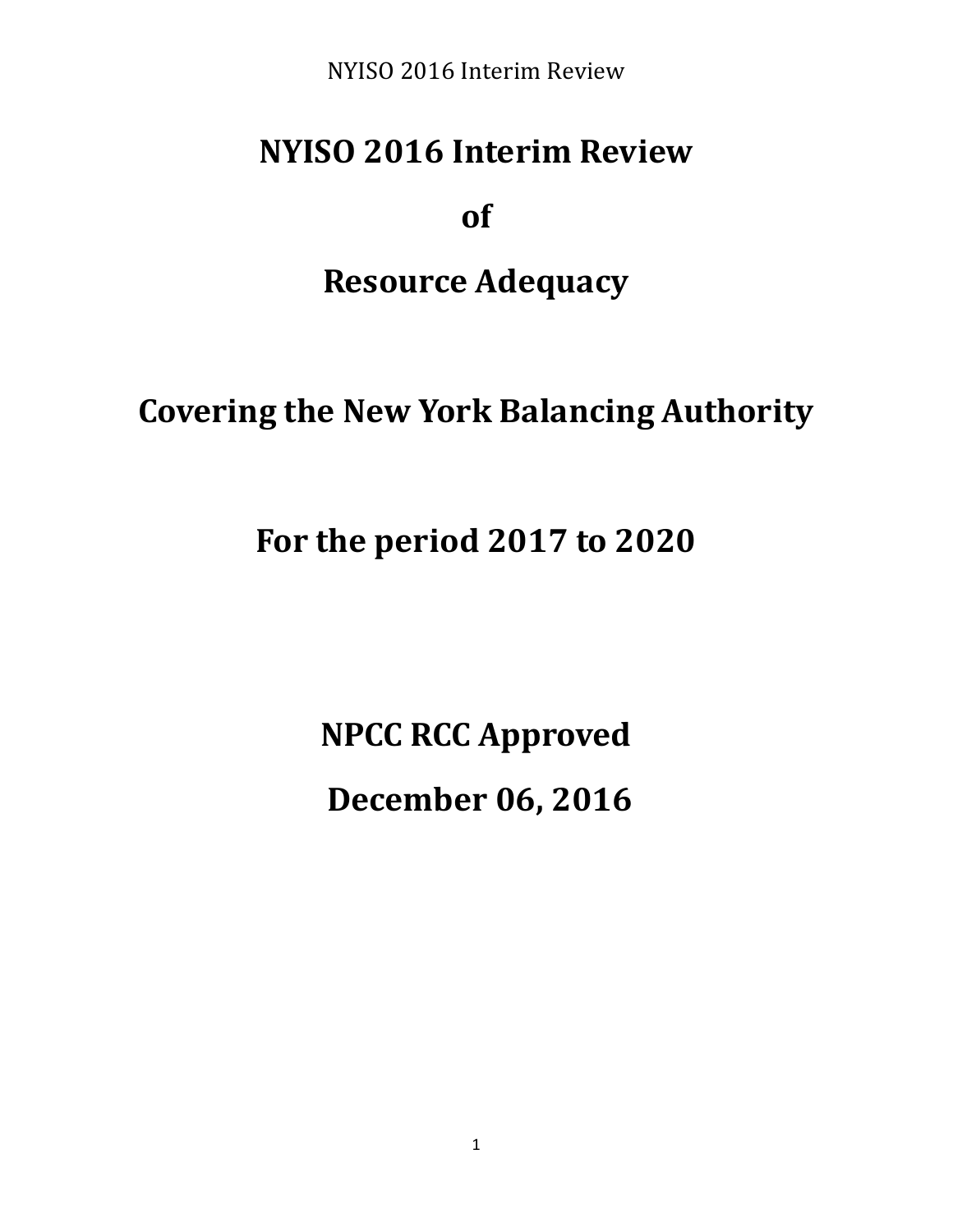# **This page left blank**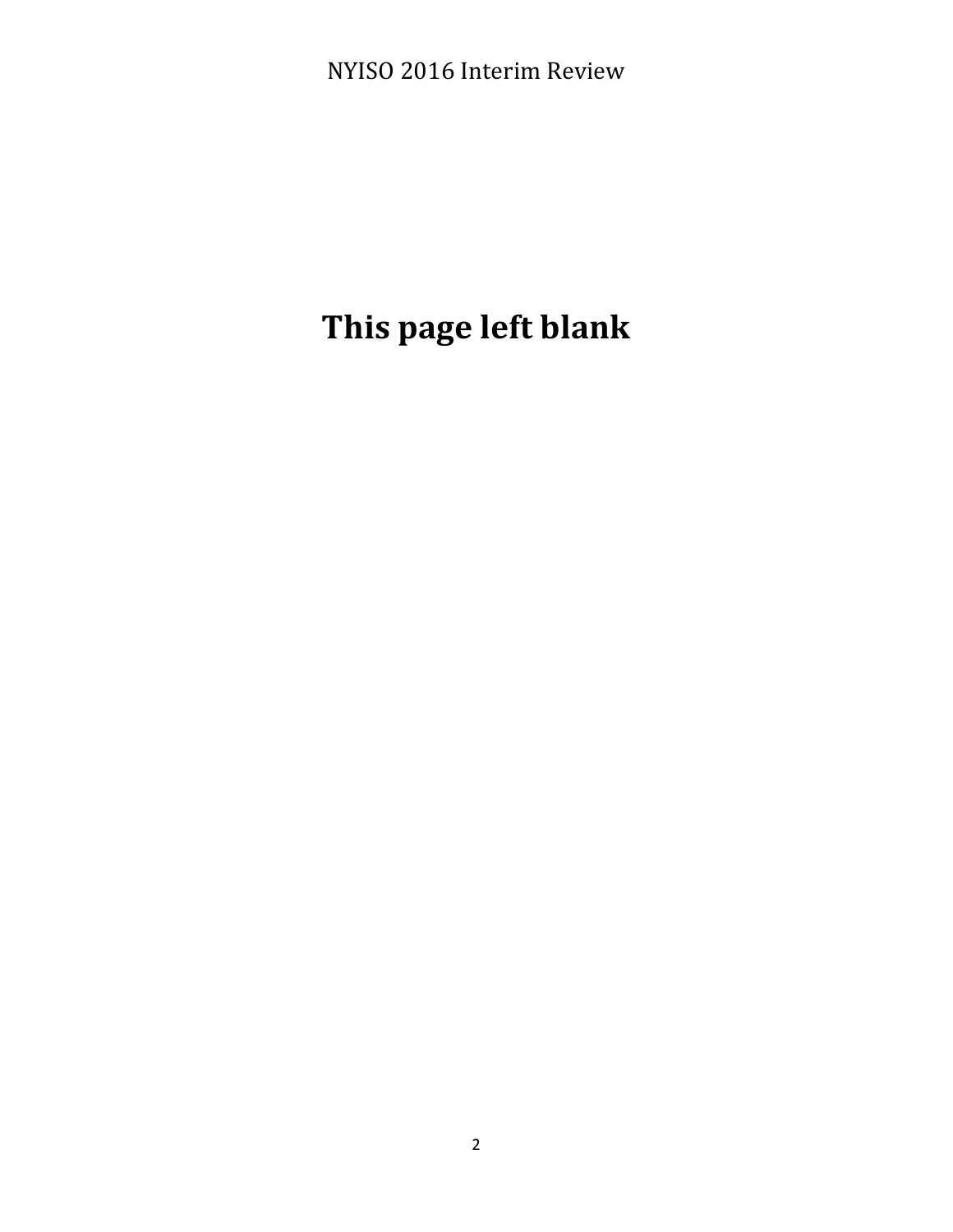### **EXECUTIVE SUMMARY**

This report provides the results of the New York Independent System Operator's (NYISO) 2016 Interim Review of Resource Adequacy covering the period from 2017 to 2020. It is the NYISO's first Annual Interim Assessment of its 2015 Comprehensive Review of Resource Adequacy, which covered the time period of 2016 through 2020. This assessment is conducted to comply with the Reliability Assessment Program established by the Northeast Power Coordinating Council (NPCC). This assessment follows the resource adequacy guidelines outlined in NPCC's Regional Reliability Reference Directory #1, Appendix  $D<sup>1</sup>$ 

The 2016 Interim Review Report demonstrates that New York will meet the NPCC resource adequacy criterion that the probability of disconnecting load due to resource deficiencies, which is known as the loss of load expectation (LOLE) criterion, shall be, on average, no more than 0.1 days per year for the Base Case.

 $\overline{\phantom{a}}$ 1 <https://www.npcc.org/Standards/Directories/Forms/Public%20List.aspx>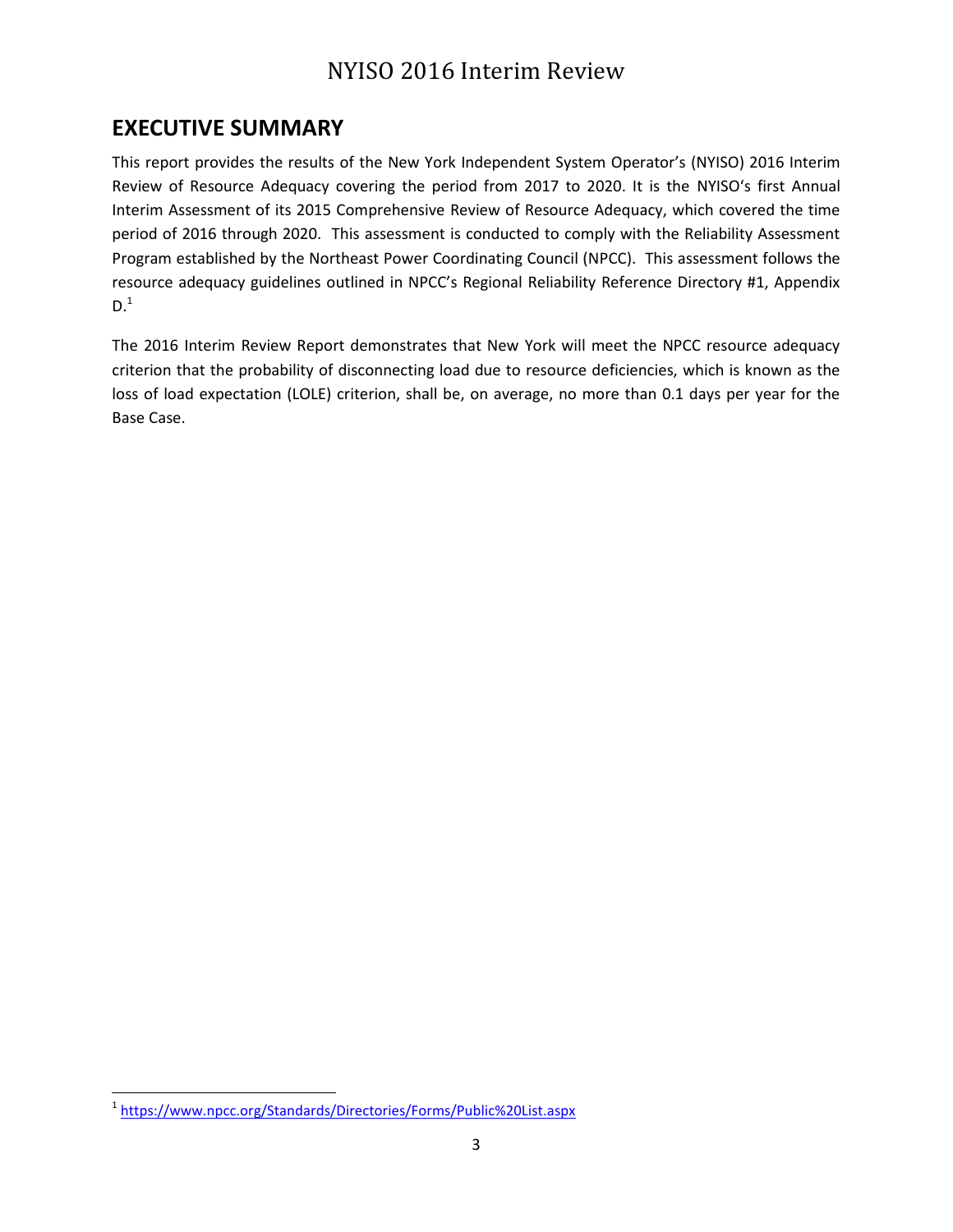### **1. Introduction**

The 2016 Interim Review provides the first update of the NYISO's 2015 Comprehensive Review of Resource Adequacy which was approved by NPCC in December 2015. Since the approval of the 2015 Comprehensive Review, the NYISO has conducted additional resource adequacy assessments as part of the Comprehensive System Planning Process (CSPP)<sup>2</sup> and additional annual studies to determine the Installed Capacity Requirements for the New York Balancing Area (NYBA). The major assumptions of this interim review are consistent with those studies with revisions to incorporate updated data that have met Base Case inclusion rules as defined by the CSPP.

### **2. Assumption Changes**

### **2.1. Load Model**

Tables 2-1 and 2-2 compares the peak demand forecasts from the 2015 Comprehensive Review with the 2016 Load and Capacity Data Report<sup>3</sup> (Gold Book) baseline and high load peak demand forecasts for this Interim Review. The 2016 baseline forecast includes the impacts of energy efficiency, distributed energy resources, and behind-the-meter solar PV, while the high load forecast does not. This baseline forecast represents an annual average growth rate of 0.21 percent over the Gold Book's ten-year horizon. This compares to a growth rate of 0.48 percent from the rate of growth reported in the 2015 Comprehensive Review. For this Interim Review, the solar PV MW forecast was added back to the baseline forecast and the solar PV is modeled as a generating resource. There were no changes to the multiple load shape model from the 2015 Comprehensive Review. The same years (2006, 2002, and 2007) are used in this review as were used in the 2015 Comprehensive Review.

|      | <b>Baseline Forecast (MW)</b>               |                                                                                                   |              |                                               |                                                            |                                                                                           |                      |
|------|---------------------------------------------|---------------------------------------------------------------------------------------------------|--------------|-----------------------------------------------|------------------------------------------------------------|-------------------------------------------------------------------------------------------|----------------------|
| Year | 2015<br>Compre-<br>hensive<br><b>Review</b> | 2016 Interim<br><b>Review</b><br><b>Baseline</b><br><b>Forecast</b><br>without Solar<br><b>PV</b> | <b>Delta</b> | <b>Solar PV</b><br><b>Forecast</b><br>(total) | <b>Solar PV</b><br><b>Forecast</b><br>(at time of<br>peak) | 2016 Interim<br><b>Review Baseline</b><br><b>Forecast</b><br><b>Including Solar</b><br>PV | <b>Net</b><br>Change |
| 2017 | 34,766                                      | 33,363                                                                                            | $-1,403$     | 1,348                                         | 363                                                        | 33,726                                                                                    | $-1,040$             |
| 2018 | 35,111                                      | 33,404                                                                                            | $-1,707$     | 1,615                                         | 421                                                        | 33,825                                                                                    | $-1,286$             |
| 2019 | 35,454                                      | 33,477                                                                                            | $-1,977$     | 1,862                                         | 471                                                        | 33,948                                                                                    | $-1,506$             |
| 2020 | 35,656                                      | 33,501                                                                                            | $-2,155$     | 2,096                                         | 518                                                        | 34,019                                                                                    | $-1,637$             |

#### **Table 2-1 Comparison of Baseline Peak Demand Forecasts**

l 2 *See* Attachment Y of the OATT, *available at* [https://nyisoviewer.etariff.biz/ViewerDocLibrary//MasterTariffs/](https://nyisoviewer.etariff.biz/ViewerDocLibrary/MasterTariffs/9TariffSections/OATT%2031.1%20FID1144%20wo1065%201009_16289.pdf) [9TariffSections/OATT%2031.1%20FID1144%20wo1065%201009\\_16289.pdf](https://nyisoviewer.etariff.biz/ViewerDocLibrary/MasterTariffs/9TariffSections/OATT%2031.1%20FID1144%20wo1065%201009_16289.pdf) <sup>3</sup>[http://www.nyiso.com/public/webdocs/markets\\_operations/services/planning/Documents\\_and\\_Resources/Plan](http://www.nyiso.com/public/webdocs/markets_operations/services/planning/Documents_and_Resources/Planning_Data_and_Reference_Docs/Data_and_Reference_Docs/2016_Load__Capacity_Data_Report.pdf) ning\_Data\_and\_Reference\_Docs/Data\_and\_Reference\_Docs/2016\_Load \_Capacity\_Data\_Report.pdf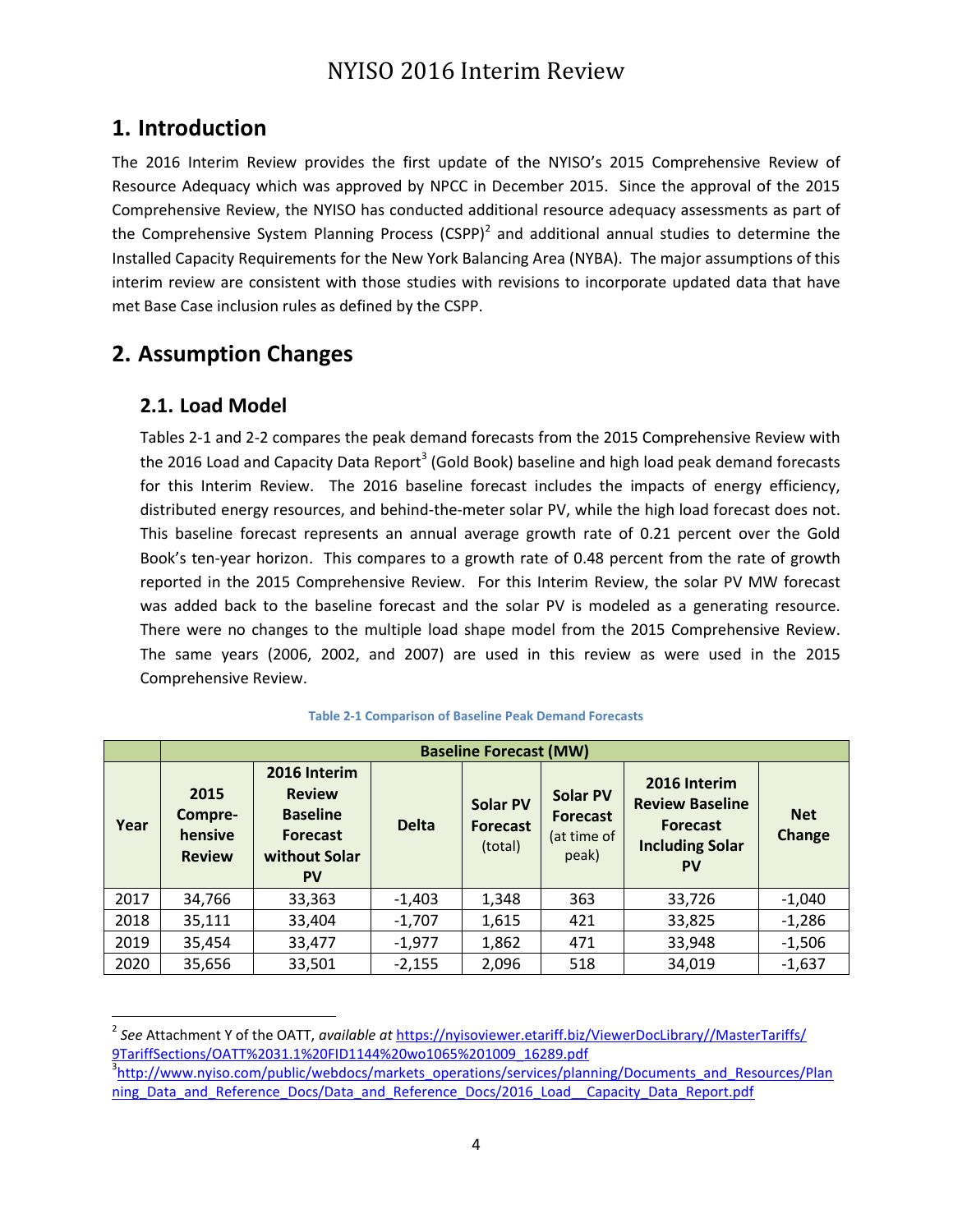| <b>High Load Forecast (MW)</b> |                                  |                     |              |  |  |
|--------------------------------|----------------------------------|---------------------|--------------|--|--|
| Year                           | <b>2015 Comprehensive Review</b> | 2016 Interim Review | <b>Delta</b> |  |  |
| 2017                           | 35.691                           | 34,533              | $-1,158$     |  |  |
| 2018                           | 36.202                           | 34,922              | $-1,280$     |  |  |
| 2019                           | 36.697                           | 35.243              | $-1,454$     |  |  |
| 2020                           | 37,057                           | 35,487              | $-1,570$     |  |  |

#### **2-2 Comparison of High Load Peak Demand Forecasts**

### **2.2. Resources**

 $\overline{\phantom{a}}$ 

For this review, resource assumptions are based upon the 2016 summer capability ratings of generation resources in the NYBA as reported in the 2016 Gold Book. Capacity values in Table 2-3 include resources electrically internal to the NYBA, additions, re-ratings, retirements, purchases, sales, UDRs (UCAP Deliverability Rights) with firm capacity, and SCRs (Special Case Resources).

The 2016 Gold Book reports generator deactivations of 1,743 MW in 2017. The generator deactivations include two nuclear units (FitzPatrick @ 853 MW and Ginna @ 581 MW) that have announced their intent to deactivate in 2017. Both of these units have since entered into sale agreements and, pending the outcome, may remain in service in 2017 and beyond. For the purposes of this assessment, the NYISO is taking the more conservative approach of considering the units deactivated.

A total of 1,097 MW of new or additional generation (318 MW in 2017 and 779 MW in 2018) will be in service over the assessment period. In 2017, Marble River Wind (215 MW), a current energy only unit, will qualify as a capacity resource. In addition, various unit rerates of 103 MW will be in service for 2017. New generation of 779 MW (CPV Valley Energy Generation @ 680 MW, Taylor Biomass @ 19 MW, and Copenhagen Wind @ 80 MW) meet the study inclusion rules and are scheduled to initiate service in 2018.

| Year | <b>2015 Comprehensive Review</b><br>(MW) | 2016 Interim Review <sup>4</sup><br>(MW) | Delta (MW) |
|------|------------------------------------------|------------------------------------------|------------|
| 2017 | 42,507                                   | 39,965                                   | $-2,542$   |
| 2018 | 42,507                                   | 40,476                                   | $-2,031$   |
| 2019 | 42,507                                   | 40,485                                   | $-2,022$   |
| 2020 | 42,507                                   | 41,147                                   | $-1,360$   |

#### **Table 2-3 Comparison of Resource Assumptions (Summer MW ratings)**

 $<sup>4</sup>$  Note: Wind units are listed at their Capacity Resource Interconnection Service (CRIS) rating.</sup>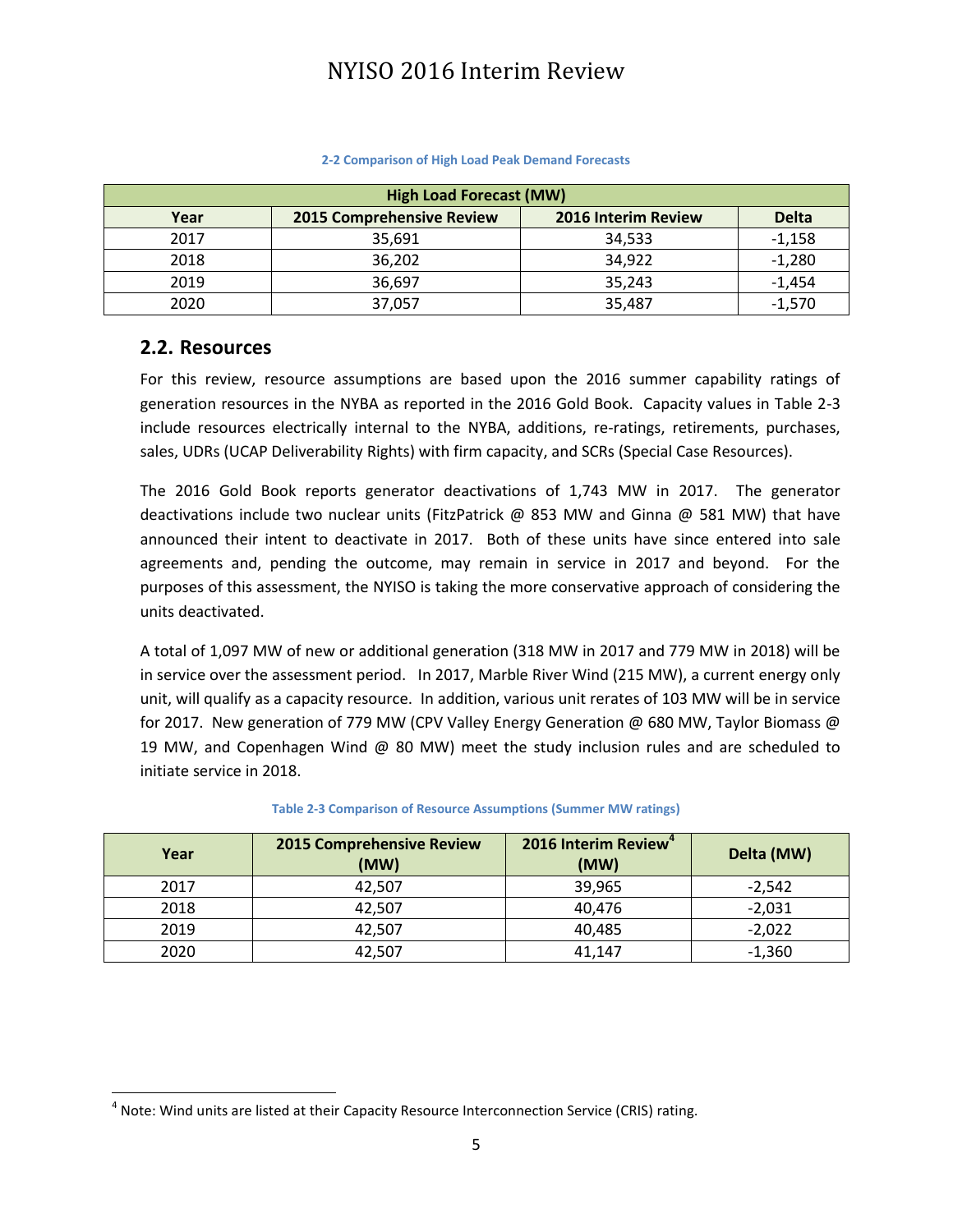### **2.3. Transmission**

The power flow study base cases were developed in accordance with NYISO procedures using projections for transmission facilities that were developed in conjunction with Market Participants and Transmission Owners. These were included in the base case using the NYISO's 2016 FERC 715 filing as a starting point, and consistent with the base case inclusion screening process provided in the NYISO's Reliability Planning Process (RPP) Manual.

The following transmission projects are currently in progress: a) addition of 21% series compensation on the Leeds – Hurley Avenue 345 kV (301) line at Hurley Avenue, (in service starting in 2018);<sup>5</sup> b) Con Edison's installation of a new phase angle regulator (PAR) in the control path between Rainey 345 kV and Corona 138 kV stations, which will consist of a 345/138 kV transformer and 138 kV PAR at Rainey with a 138 kV cable to Corona (in service starting in 2019); c) an Orange and Rockland (O&R) North Rockland station tapping the Ladentown - Buchanan South 345 kV line (Y88), which will include a 345/138 kV transformer that will connect to the existing O&R Lovett substation (in service starting in 2018); and d) NYSEG/RGE's terminal upgrades, which will increase the ratings on Stolle Rd-Gardenville 230 kV Line #66 and on both Clay-Pannell PC1 and PC2 345 kV lines.

The National Grid installation of 1.5% series reactors at Packard on the two Packard – Huntley 230 kV lines (77 and 78) was completed and these devices are currently in-service. In the 2015 Comprehensive Report, the NYISO identified the Transmission Owner Transmission Solutions (TOTS) consisting of three primary projects that would be in service by summer 2016. Two of the projects were completed and are in service. The other project was the Staten Island Unbottling project, which included additional cooling capability on the 345 kV cables from Farragut to Gowanus and from Gowanus to Goethals to increase the thermal ratings of these facilities. Due to the subsequent cancellation of the wheeling agreement between Con Edison and PSEG, Con Edison is no longer proceeding with the cooling project.

### **2.4. Unit Availability**

l

Table 2-4 compares the 5-year weighted EFORd (Equivalent Demand Forced Outage Rate) values for generation units in the NYBA included in this Interim Review to the EFORd values used in the 2015 Comprehensive Review. The EFORd for thermal units and large hydro units is calculated from NERC GADS data submitted by the generator owners. Run of river hydro units are given a 45% derate. Production wind data from 2011 through 2015 is used to determine the capacity factor for summer and winter capability seasons. Wind capacity factors are  $\gamma$ 17% and  $\gamma$ 30%, respectively. A performance factor for SCRs is determined based upon their actual load reduction in either required system tests of their capability to reduce load or actual demand response activation calls.

<sup>&</sup>lt;sup>5</sup> This project is a System Deliverability Upgrade (SDU) associated with the CPV Valley Energy Center generation project.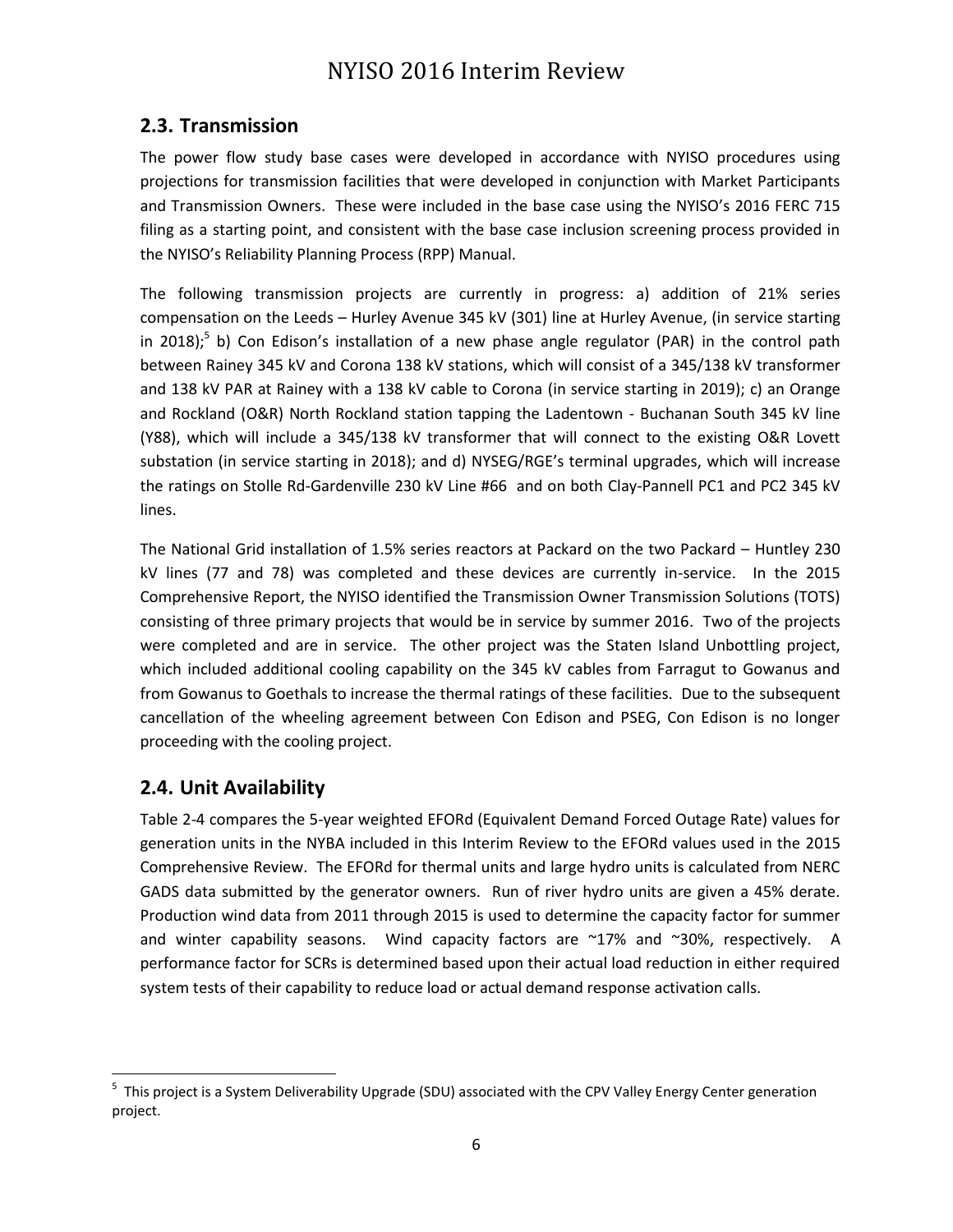| <b>Unit Type</b>                             | <b>Summer DMNC</b><br><b>Rating (MW)</b> | 2015<br>Comprehensive<br><b>Review</b> | 2016 Interim Review |
|----------------------------------------------|------------------------------------------|----------------------------------------|---------------------|
| Coal                                         | 1,017                                    | 5.4                                    | 8.8                 |
| Oil                                          | 851                                      | 6.2                                    | 7.9                 |
| Gas <sup>6</sup>                             | 17,501                                   | 19.7                                   | 19.2                |
| Nuclear                                      | 5,402                                    | 2.7                                    | 2.4                 |
| <b>Combustion Turbines</b>                   | 2,667                                    | 22.4                                   | 22.9                |
| Jet Engine                                   | 2,103                                    | 14.5                                   | 14.4                |
| Combined Cycle                               | 1,455                                    | 4.2                                    | 4.1                 |
| All Thermal Units (weighted<br>5-Year EFORd) | 30,996                                   | 6.6                                    | 6.7                 |

#### **Table 2-4 5-Year Weighted EFORd values (%)**

### **3. Gas Infrastructure Adequacy Assessment**

Every fall, the NYISO issues a seasonal fuel adequacy survey to Generation Asset Owners requesting expected dual-fuel capability, the level of gas transportation service, starting alternative fuel inventories, and arrangements for alternative fuel replenishments. The NYISO also independently tracks the permitting status of generating units to confirm dual-fuel capability. Based on these data sources, the 2016 Gold Book reported dual-fuel capability of 18,211 MW (Summer DMNC) and oil-only capability of 2,578 MW (Summer DMNC). Thus, the summer capability of oil and dual-fuel units with oil permits totals 20,789 MW. These oil and dual-fuel facilities represent a fleet of resources that can respond to delivery disruptions on the gas pipeline system during both summer and winter seasons.

### **4. Environmental Initiatives**

 $\overline{\phantom{a}}$ 

There are several environmental regulatory programs that could impact the manner in which the existing generating fleet operates, or that may require retrofitting environmental control technologies in

 $<sup>6</sup>$  Includes dual fuel units that can burn oil as well as gas.</sup>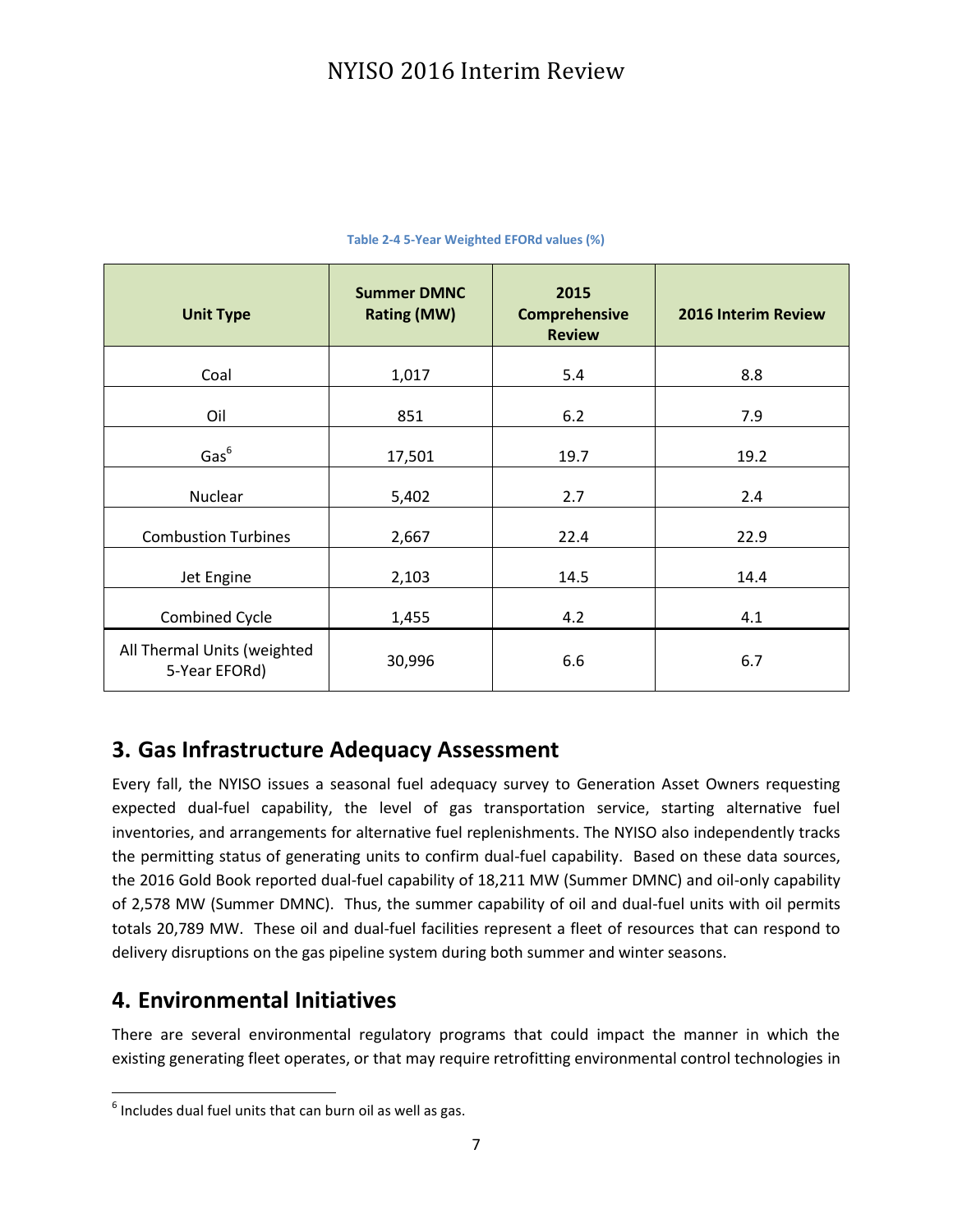order to comply with the new requirements. These state and federal regulatory initiatives cumulatively may require considerable investment by the owners of New York's existing thermal power plants in order to comply. If the owners of those plants have to make considerable investments, those investment decisions could impact whether they remain in the NYISO's markets and thereby potentially affect the reliability of the Bulk Power System. Of eight regulatory programs reviewed, the NYISO identified five programs that may impact the NYBA over the assessment period.

Table 4-1 summarizes the impact of these environmental regulations. Approximately 27,500 MW of CRIS capacity may be affected to some extent by these regulations.

| Program                                   | <b>Status</b> | <b>Compliance Deadline</b> | <b>Approximate CRIS</b><br>Capacity |
|-------------------------------------------|---------------|----------------------------|-------------------------------------|
| Mercury and Air<br><b>Toxics Standard</b> | In effect     | April<br>2015/2016/2017    | 1,000 MW                            |
| Cross-State Air<br><b>Pollution Rule</b>  | In effect     | January 2015 and<br>2017   | 23,100 MW                           |
| Regional<br>Greenhouse Gas<br>Initiative  | In effect     | In effect                  | 23,200 MW                           |
| <b>NYC Residual Oil</b><br>Elimination    | In Permitting | 2020                       | 3,100 MW                            |
| <b>Best Technology</b><br>Available       | In effect     | Upon permit Renewal        | 4,300 MW                            |

**Table 4-1 Summary Impact of Environmental Initiatives**

Using publicly available information from USEPA and USEIA, the NYISO further identified the units that may experience other impacts from the environmental regulations. Such impacts would be addressed through operational measures, as applicable.

- *MATS/MRP Program*: Given the current outlook for the continued attractiveness of natural gas compared to heavy oil, it is anticipated that compliance can be achieved by dual-fuel capable units through the use of natural gas to maintain fuel ratios that are specified in the regulation.
- *RGGI:* The impact of RGGI may increase the operating cost of fossil fueled units.

### **5. Results**

General Electric's Multi-Area Reliability Simulation (GE-MARS) is the computer software program used for probabilistic analysis by the NYISO. Table 5-1 summarizes the Loss of Load Expectation (LOLE) results produced by the GE-MARS program comparing the 2015 Comprehensive Review results with the 2016 Interim Review for the Base Case and the high load forecast case results.